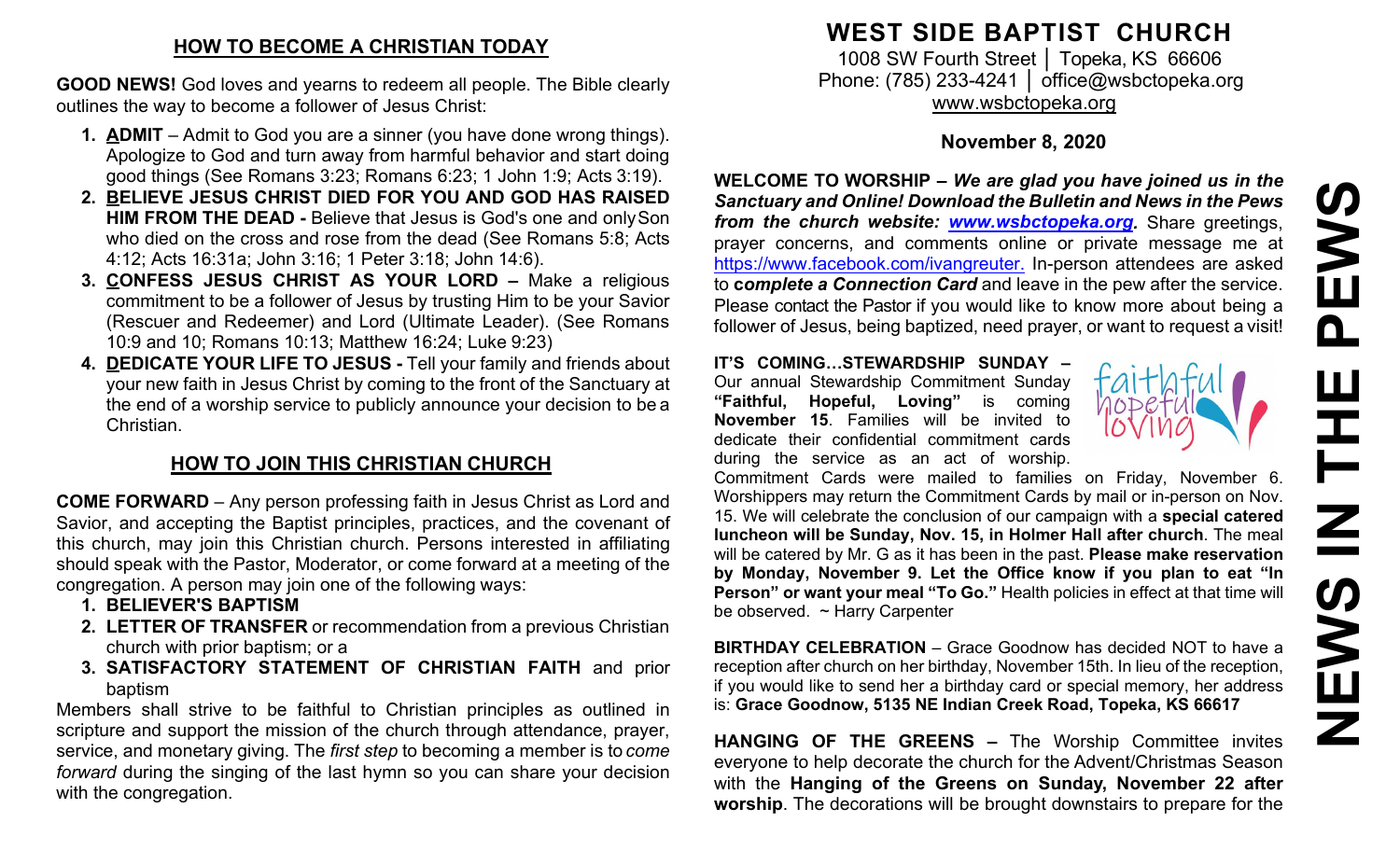event. The Hanging of the Greens usually takes one hour. See Brice Smith, Coordinator of Worship, if you have any questions.

**BABY CLOSET CHRISTMAS –** The Baby Closet will be giving out personal care bags to each family that come in during the month of December. We are asking for donations from our church family to help fill these bags. Items that can be donated include **shampoo, deodorant, toothpaste and toothbrushes, lotion, band-aids, and body wash**. There will be a box in the front of the sanctuary for your donations. We are so grateful for your help with our community service project.  $\sim$  Pat Carreno

#### **BIBLE STUDY ONLINE** – Come to **"The Psalm Book of Israel" Bible Study, starting on Wednesday, October 28, (MORNINGS ONLY) at 10:30 am in Holmer Hall (face masks and social distancing required) or ZOOM.**

**CHILDREN'S CLOTHING COLLECTION –** During November, we will be asking for donations of **socks, sweatpants, and other warm clothing** for the children who attend Meadows Elementary and for children in the neighborhood. A small tree has been set up in the sanctuary where these items can be placed.

**FOOD PANTRY –** Free Fruit and Vegetable Food Pantry on **Wednesdays from 3:30 to 5:30 pm, while supplies last**. **MOBILE SITE:** enter western PARKING LOT from 4<sup>th</sup> and CLAY Streets; do not park or exit your vehicle. Equal Opportunity. \*All food is available at no cost. **Please wear a mask or face covering to protect the health and safety of** 



**our volunteers.** No Food Pantry on Wed., Nov. 25 (Closed for the Thanksgiving Holiday).



**HOSPITAL & EMERGENCIES –** If the hospital admits you or a loved one for an emergency or surgery, **the hospital staff and chaplains' Office will NOT contact the Church Office or the Pastor**. **You or a family member must call the Church Office at (785) 233-4241 or the PASTOR at HOME (785) 267-0936**.

## **PUBLIC HEALTH NOTICE: ORANGE PHASES – MASKS REQUIRED IN**



**PUBLIC AND Non-Religious Mass Gathering Limits is 25 persons.** The Shawnee County Health Department requires **all persons, certain exemptions apply including all children age ten and under, to wear masks in public, including during worship**, to

prevent the spread of the Coronavirus (COVID 19) when social distancing (keeping six (6) feet of distance between yourself and others outside your household, except for occasional or incidental moments of closer proximity) is not possible (see Shawnee County Resolution 2020-44). *Masks are available on the front pew and should be worn during congregational singing*. For more information about preventing the spread of COVID 19, visit: <https://www.snco.us/hd/coronavirus> or the Centers for Disease Control and Prevention website [\(www.cdc.gov\)](http://www.cdc.gov/).

**SUNDAY SCHOOL CLASSES -** Everyone is welcome to join us for Sunday School @ 9:15 am. Adults/Teens may choose from:

- 1. **"The Chosen",** led by Jack Janway in Holmer Hall. For the first time ever, the greatest story ever told is being presented as a multi-season show. Digging deeper into the backstories and context of the people and events of the gospels, Season One of the #1 highest crowd-funded media project of all times introduces you to people such as Simon Peter, Nicodemus, Mary Magdalene, Matthew, and of course, Jesus in a way never before seen on film.
- 2. **Elementary/Middle School** students will meet with Fran Seymour-Hunter & Pat Carpenter on 2nd floor.
- 3. **Who's Who in the Bible**, taught by Pastor Ivan in the Youth Room downstairs.

**FINANCIAL GIVING** – Thank you for the generous support of the work of God in and through West Side Baptist Church. Donations report:

|                               | 11-01-2020     | Y-T-D           |  |
|-------------------------------|----------------|-----------------|--|
| General Fund                  | \$<br>4,438.00 | \$133,866.58    |  |
| Building Fund/Cap. Cm. \$     | 15.00          | \$<br>12,644.99 |  |
| <b>Sunday School</b>          | \$<br>16.00    | \$<br>189.25    |  |
| <b>ABCUSA OGHS</b>            | \$             | \$<br>3,016.78  |  |
| Am. For Christ Offering       | \$             | \$<br>2,145.00  |  |
| <b>Baby Closet</b>            |                | \$<br>2,275.00  |  |
| Fellowship/Benevolence \$     | 208.00         | \$<br>6,200.00  |  |
| <b>School Supplies</b>        | \$             | \$<br>800.00    |  |
| <b>World Mission Offering</b> | \$<br>25.00    | \$<br>1,688.00  |  |
| M & M Offering                |                | \$<br>50.00     |  |